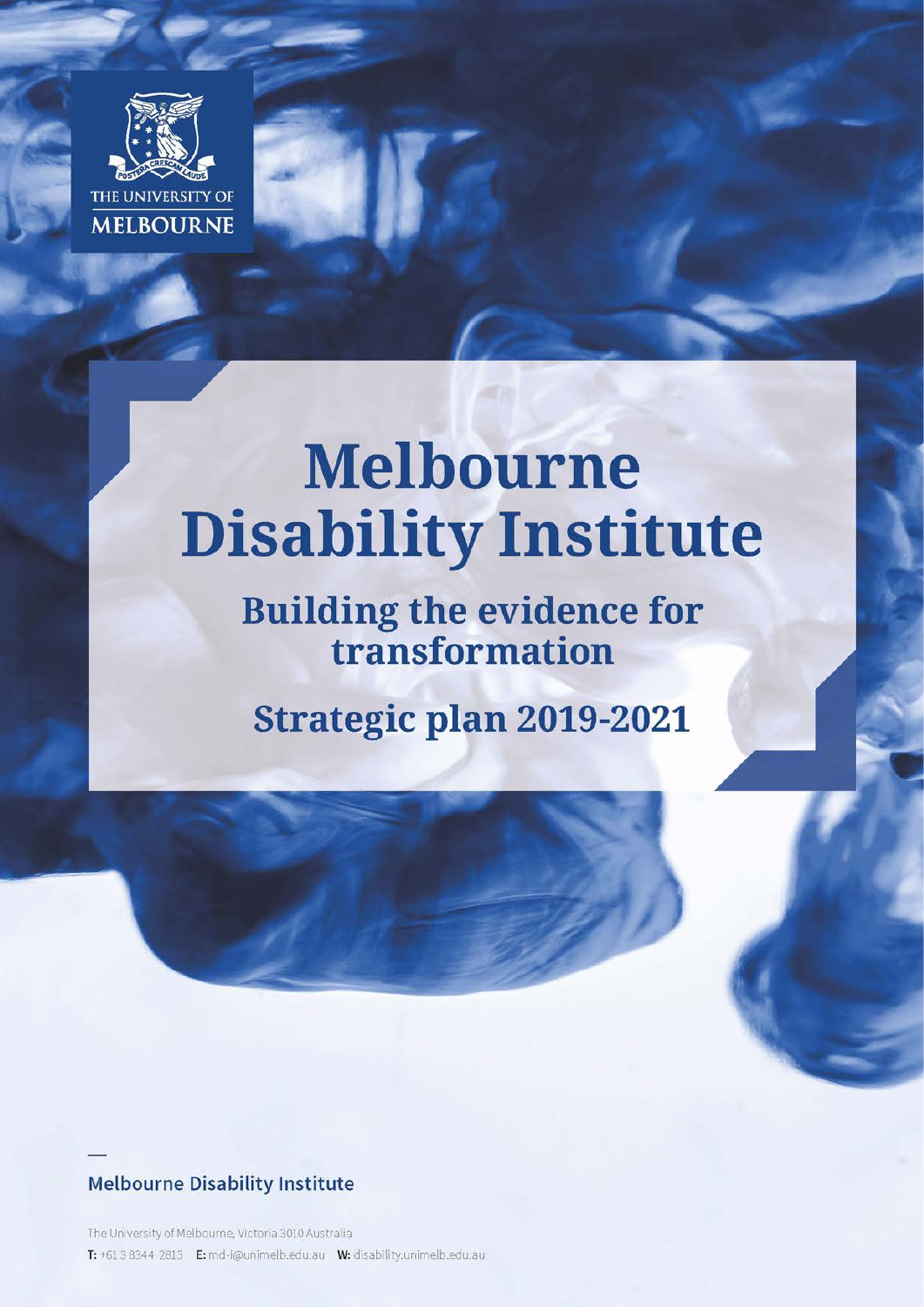### **Table of contents**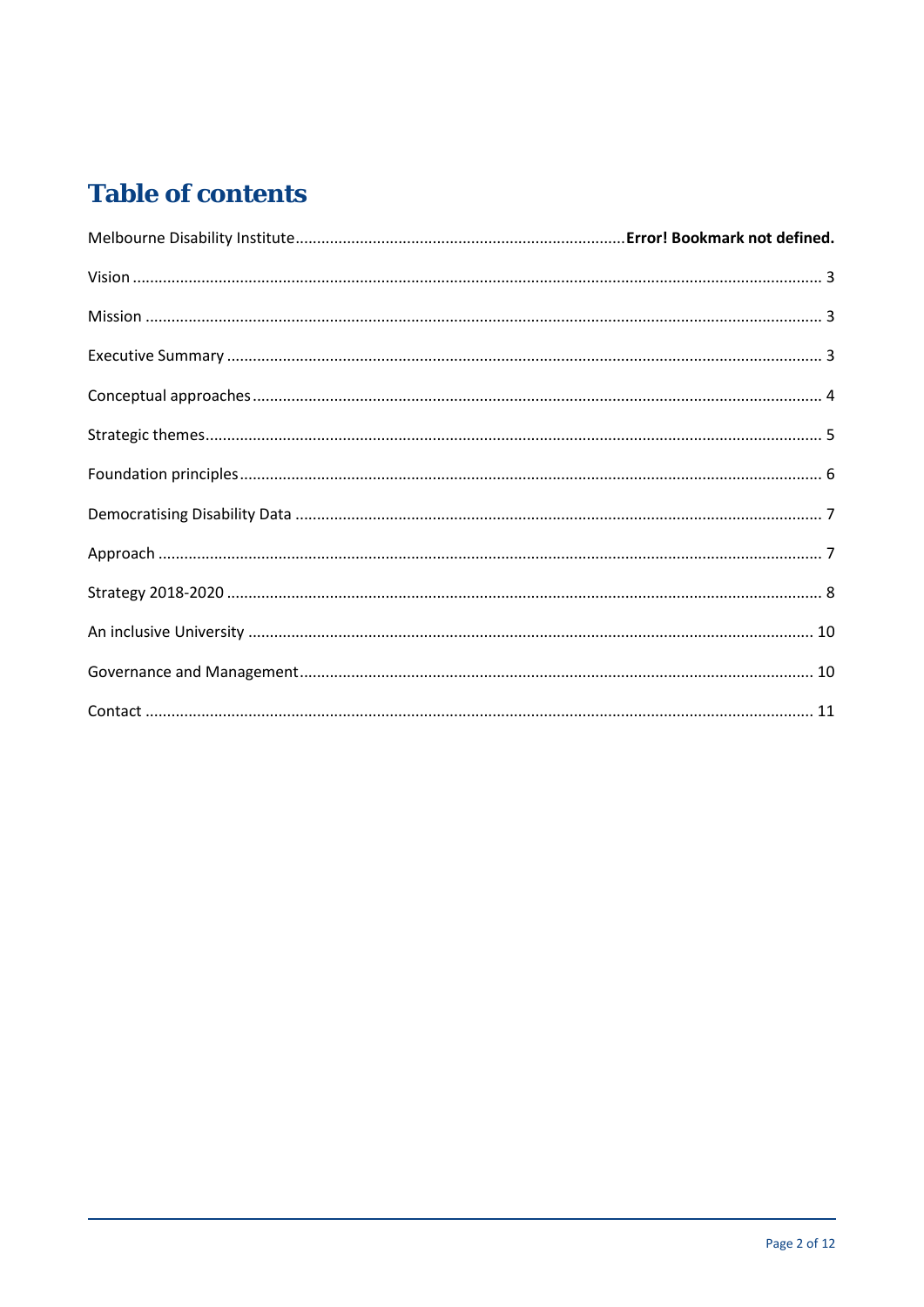### <span id="page-2-0"></span>**Vision** To transform the social and economic wellbeing and the health of people with disability through high-quality research and translation, teaching and training.

<span id="page-2-1"></span>**Mission** In partnership with key stakeholders, we will be a catalyst for interdisciplinary research and teaching that addresses complex, systemic and cultural barriers facing people with disability, their families and carers. The knowledge produced through our research will be translated into policy and practice through a process of continuous engagement and innovation.

### <span id="page-2-2"></span>**Executive Summary**

The Melbourne Disability Institute ('MDI') was established in 2018 following major reforms that are transforming the lives of people with disability, such as the [National Disability Insurance Scheme](https://www.ndis.gov.au/index.html)<sup>[1](#page-2-3)</sup> ('NDIS') and the National Disability Strategy 2010-2020<sup>2</sup>.

The MDI brings together academics, businesses, government, non-government organisations, service providers, people with disability and advocacy bodies to build a collaborative, interdisciplinary and translational research program.

Ultimately, the MDI research program aims to capitalise on national reforms and active partnerships with the disability sector to deliver evidence for transformation. The MDI research program is centred around providing much-needed data for the disability sector and broader community to address the complex problems facing people with disability, their families and carers.

The MDI research program is underpinned by four foundation principles: data; interdisciplinarity; experiencebased co-production with people with lived experience of disability; and active partnerships. The MDI will facilitate research through seed funding, research translation funding and community grants, in addition to leading several flagship projects in response to priority issues raised by the disability sector.

The MDI is housed within the University of Melbourne, building on established programs and partnerships, including the Scope-University of Melbourne partnership, the Hallmark Disability Research Initiative and the National Health and Medical Research Council (NHMRC) Centre of Research Excellence in Disability and Health.

This strategic plan outlines the MDI vision, mission and strategy for 2019-2021.

<span id="page-2-3"></span> <sup>1</sup> National Disability Insurance Scheme https://www.ndis.gov.au/index.html

<span id="page-2-4"></span><sup>2</sup> Department of Social Services National Disability Strategy https://www.dss.gov.au/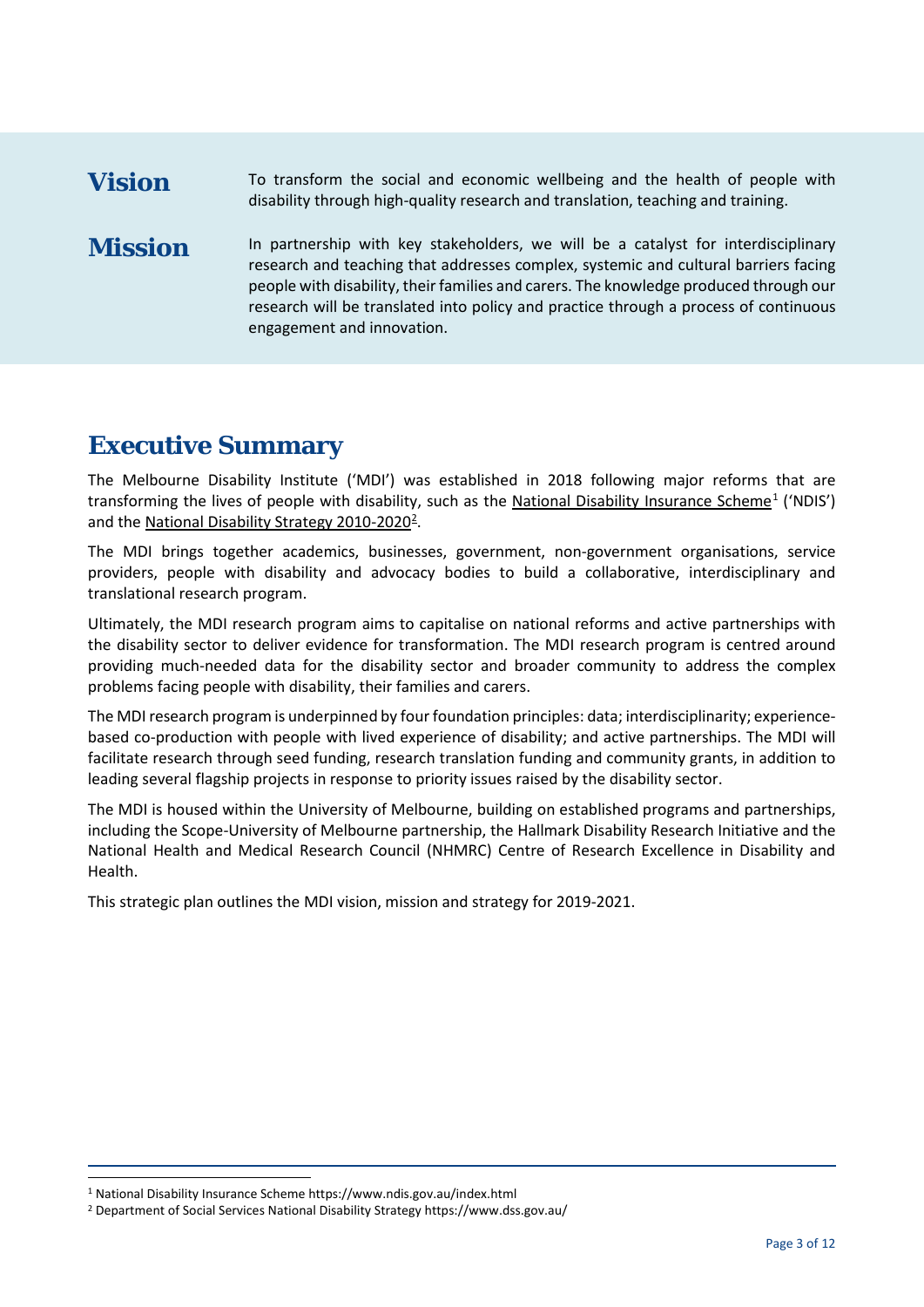### <span id="page-3-0"></span>**Conceptual Approaches**

The Melbourne Disability Institute draws on several conceptual approaches to inform our work.

#### **Capability approach**

The capability approach<sup>[3](#page-3-1)</sup>, developed by Sen and Nussbaum, is concerned with ensuring that people with disability are able to live a life they value and have reason to value. Fundamental to the capability approach is the agency of an individual and the opportunity given to that individual to exercise that agency. Agency can be thought of as the individual characteristics and the resources a person has, or can develop. Opportunity refers to the environment an individual is in, enabling them to exercise agency. In an environment where an individual is empowered with the capacity and freedom to exercise their agency, they will be more likely to be able to pursue a life they value.

#### **Human rights and active citizenship**

We also draw on human rights approaches as enshrined in the United Nations Convention of the Rights of Persons with Disabilities (UNCRPD) to which Australia is a signatory<sup>[4](#page-3-2)</sup>. The UNCRPD outlines the rights of people with disability with specific reference to full and equal enjoyment of rights, dignity and fundamental freedoms and full inclusion and participation in their community. These principles give rise to the notion of active citizenship. Active Citizenship requires three conditions: self-determination, participation and contribution. This means people with disability have the freedom to choose and exercise autonomy, participate in all forms of life, including economic, social, political and cultural life, and contribute to society in meaningful ways so that their contribution is valued and their dignity is upheld.

#### **Critical realism**

The MDI supports the use of critical realism, an approach to disability described by Tom Shakespeare<sup>[5](#page-3-3)</sup> which conceptualises disability as a relationship between both the intrinsic factors of an individual, such as severity of impairment and attitude, and the extrinsic factors arising from the environment they find themselves in. This approach moves away from 'defining disability as a deficit or structural disadvantage' due only to an individual's interaction with society and towards a more holistic approach, seeing disability as a result of both the experience of living with an impairment and navigating within society.

#### **Integrated knowledge translation**

Integrated knowledge translation<sup>[6](#page-3-4)</sup> is a model of collaborative research, whereby researchers work in partnership with knowledge users who have the authority to implement the research recommendations. Collaboration principles apply throughout the research process. Knowledge users bring unique expertise to the research process, including a deep understanding of the context and the potential for implementation. Researchers bring methodological and content expertise to the collaboration. Central to this approach is the sharing of power, partnerships that are established from the outset and active commitment to collaboration.

<span id="page-3-1"></span> $3$  Sen, A. (1980) Equality of what? in: S. McMurrin (Ed.) The Tanner lectures on human values (Cambridge, Cambridge University Press).

Nussbaum, M. C. (2000). Women and human development: The capabilities approach (1st ed.). Cambridge: Cambridge University Press

<span id="page-3-2"></span><sup>&</sup>lt;sup>4</sup> [The Convention in Brief](https://www.un.org/development/desa/disabilities/convention-on-the-rights-of-persons-with-disabilities/the-convention-in-brief.html)

<span id="page-3-3"></span><sup>5</sup> Shakespeare, T[. Disability Rights and Wrongs Revisited](https://www.amazon.com/dp/0415527619/ref=rdr_ext_tmb) 2013 Abingdon: Routledge 296pp ISBN 978-0415527613

<span id="page-3-4"></span> $6$  Kothari A, McCutcheon C, Graham ID; for the IKT Research Network. Defining integrated knowledge translation and moving forward: a response to recent commentaries. *Int J Health Policy Manag.* 2017;6(5):299–300. doi:10.15171/ijhpm.2017.15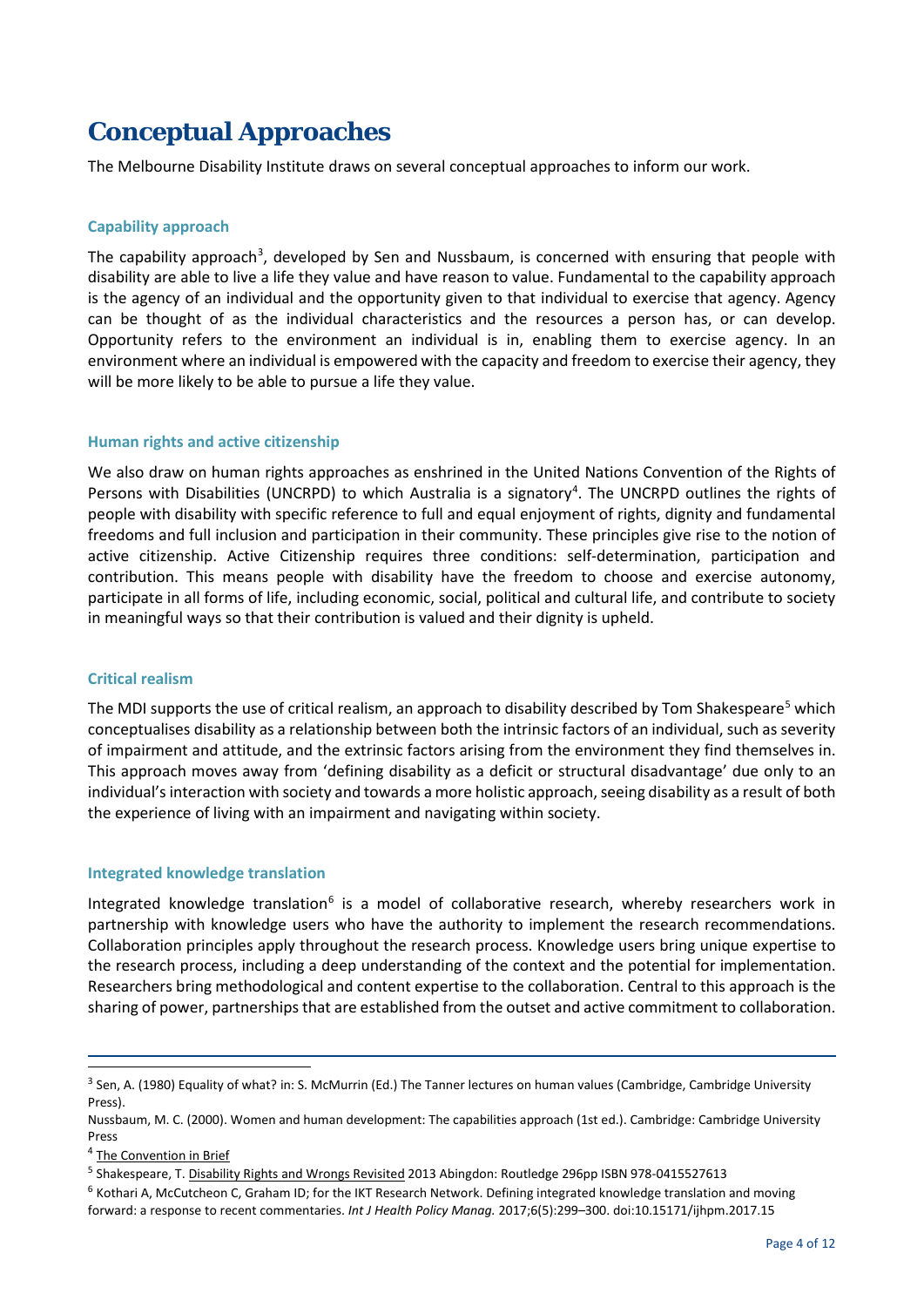### <span id="page-4-0"></span>**Strategic Themes**

The MDI's research is organised within five strategic themes.

### **1. Opportunity and equity**

All people with disability should have equal opportunity to access what they need to enjoy fulfilling lives. This theme seeks to ensure equitable access to justice, inclusive education, meaningful employment, intervention and support, and mainstream services.

Research supported by the MDI under this theme will aim to improve outcomes for disadvantaged groups including Indigenous Australians, people living in remote and rural communities, and people with complex needs including those with co-morbidities, mental health problems, and those not eligible for the NDIS.

#### **2. Inclusive Communities**

All people with disability should have the opportunity to be involved in their community and participate in society. This theme focuses on the structures and practices that increase the inclusion of people with disability into everyday activities; including broader contexts such as home, education, workplaces and cities.

Research supported by the MDI under this theme will explore the role of services, families, relationships, advocates and volunteers in making communities more inclusive. Projects will aim to build capacity of communities to enable social inclusion and participation of people with disability.

### **3. Health and well-being**

Themes one and two focus on equity and inclusion, which underpin a meaningful and fulfilling life. This third theme focuses on other aspects that contribute to a person's health and well-being, such as social determinants, lifestyle, unique health needs, child health, mental health, sexual and reproductive health, biomechanics and rehabilitation. The role of music and creative arts in enabling well-being also fall within this theme.

Research supported by the MDI will focus on the intersection between disability and health, reducing health disparities and addressing gaps that leave people with disability underserviced by the National Disability Strategy, the NDIS and the health system.

#### **4. Markets and sustainability**

The introduction of the NDIS is creating opportunities for research into smart and ethical technology, effective market design, new models of service delivery, best practice approaches to consumer-directed models of technological and service development, and niche industries.

Research supported by the MDI will include economic modelling, commissioning by governments and individuals, exploration of disability services markets including the identification of 'thin markets' and new market opportunities, evaluation of innovative servicesincluding start-ups, and good policies and regulations for safeguarding people with disability and those who care for them.

Other projects will focus on the promotion and sustainability of a high-quality disability service workforce and innovative approaches to data collection.

#### **5. Policy and practice**

All research auspiced and promoted by the MDI will seek to optimise policy and practice. This theme focuses on the best approaches to incorporating evidence into policy and practice so that we can transform the lives of people with disability, families and carers for the better. This will include promoting research approaches where key stakeholders, particularly people with disability, play a crucial role in identifying questions, interpreting results and driving change through innovative approaches to dissemination.

An integrated knowledge translation approach will build dynamic partnerships with local and state governments, the National Disability Insurance Agency, the Commonwealth, State and local governments, foreign governments, Disabled Peoples Organisations, key service providers, social insurers and others, to ensure research findings are taken up and integrated into policy or practice.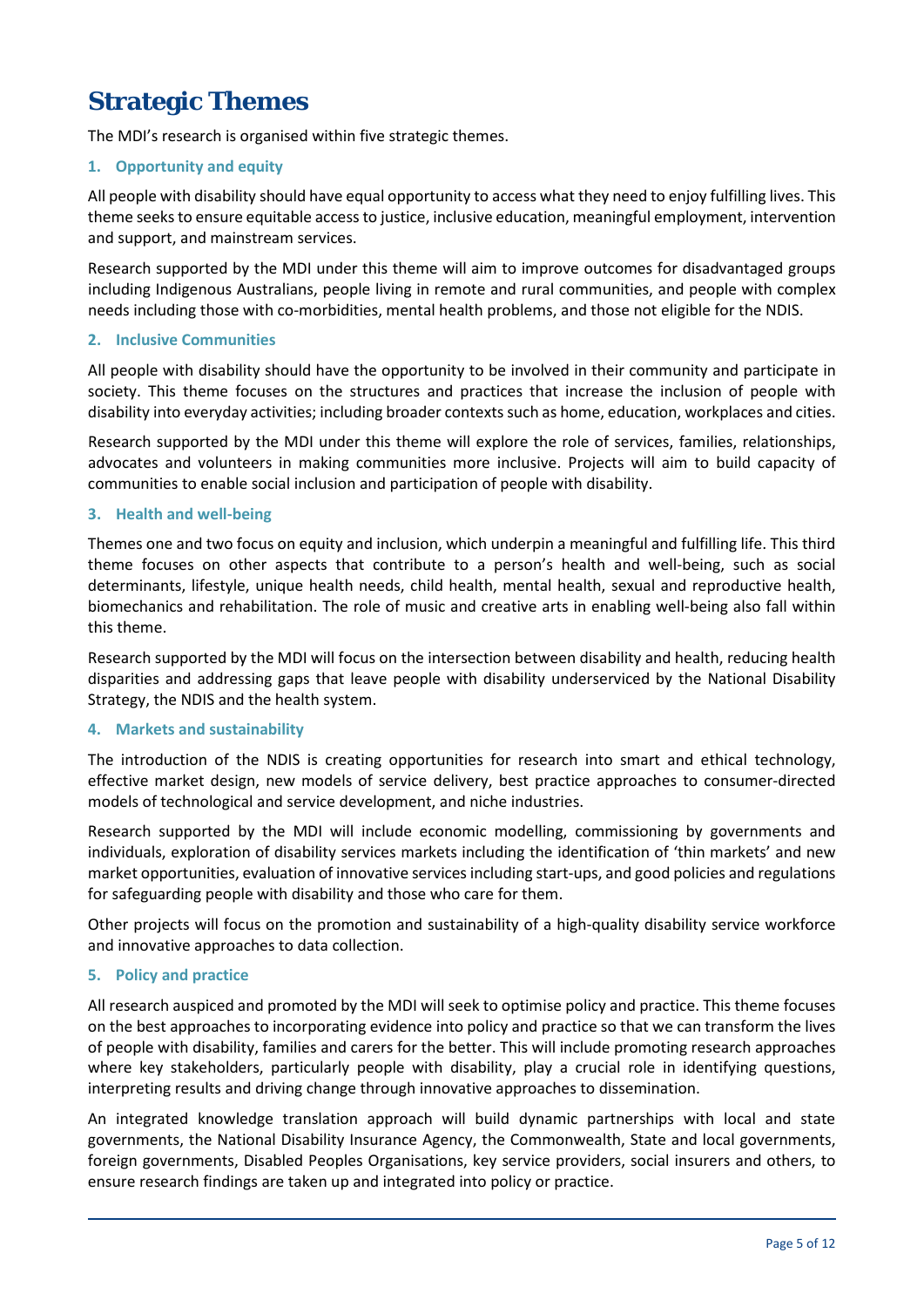The MDI will incorporate a range of innovative approaches including media, leveraging partnerships, making submissions to inquiries and participating in public debate, to support academics and the sector to advocate for change and build the sector's research capacity. The MDI is committed to bridging the gap between what is known and what is implemented.

### <span id="page-5-0"></span>**Foundation Principles**

The MDI is committed to four foundation principles that will underpin all activities:

- **Data driven:** data is central to all aspects of the MDI. The collection, ethics, privacy, linkage and analysis of quantitative and qualitative data are our tools for change.
- **Interdisciplinary research:** integrating disciplines, theories, methods and perspectives to advance fundamental understanding and responses.
- **Experience based co**-**production**: embedding meaningful co-production with people with lived experience of disability in all activities.
- **Partnerships:** with governments and the disability sector including advocates, service providers, social insurers, and business and philanthropy, both in Australia and globally.

### **Impact**

The MDI strives to maximise the scale and impact of initiatives. Strong connections and partnerships provide links and pathways for ensuring research outcomes are taken up and result in a practical impact where it matters most.

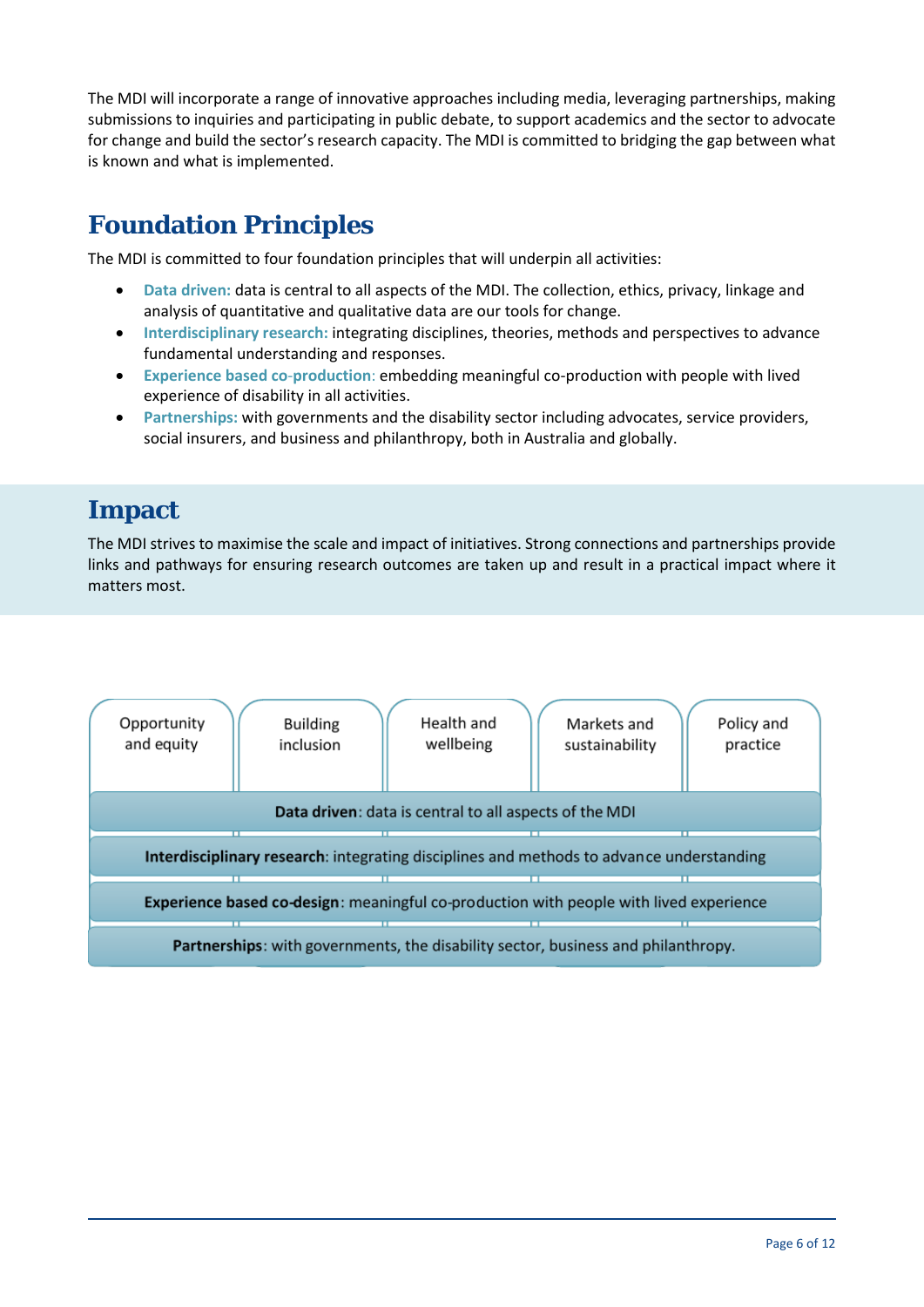### <span id="page-6-0"></span>**Democratising Disability Data**

The MDI auspices a coalition of Australian researchers and stakeholders in the disability sector committed to achieving safe and secure access to disability data and statistics and linking that data safely and securely to other key datasets. The aim of the coalition is to provide the evidence needed to optimise services and policy to facilitate better lives of Australians with disability, their families and carers.

The Coalition's aim is to build unity and champions across the disability and academic sectors in relation to democratising disability data. Initiatives include improved access to datasets; integration of multiple survey and administrative data through approved agencies; monitoring of social, economic and health outcomes for people with disability using routine data; discussions about digital and data opportunities; and discussions about safeguarding, ethics and consent.

Partnerships with Australian and international universities, state Governments, the Australian Bureau of Statistics, the Australian Institute of Health and Welfare, and numerous data custodians are central to this work. The initiative also builds on the University's investment in Big Data across the campus.

Visit our website at [disability.unimelb.edu.au/research/democratising-disability-data](https://disability.unimelb.edu.au/research/democratising-disability-data) to sign up to the Coalition and stay up to date with progress.

### <span id="page-6-1"></span>**Approach**

The MDI intends to achieve its goals by:

- Building institutional capability in disability research by catalysing, facilitating, promoting, and acting as 'match-maker' for research activity and new collaborations.
- Supporting interdisciplinary research that aligns with the MDI's goals and values, incorporates meaningful partnerships with the disability sector and will result in a direct benefit to people with disability, their families and their carers.
- Actively generating increased external income for disability research and increasing the profile of disability research across the University.
- Building capacity of people with disability through training, employment and scholarships, and through a community research academy that will upskill people with disability so they can be employed on research projects as community researchers.
- Developing productive partnerships with Australian and international universities, community organisations, governments, service providers and business groups in the area of disability.
- Contributing to the development of best-practice disability programs and policies at the University of Melbourne and in the higher education sector more broadly.
- Providing a point of focus for external engagement on disability and inclusion, which highlights existing and emerging skills knowledge and resources that are distributed across the University.
- Using our position to drive integrated knowledge translation and influence public debate to ensure the research outcomes impact on practice and policy.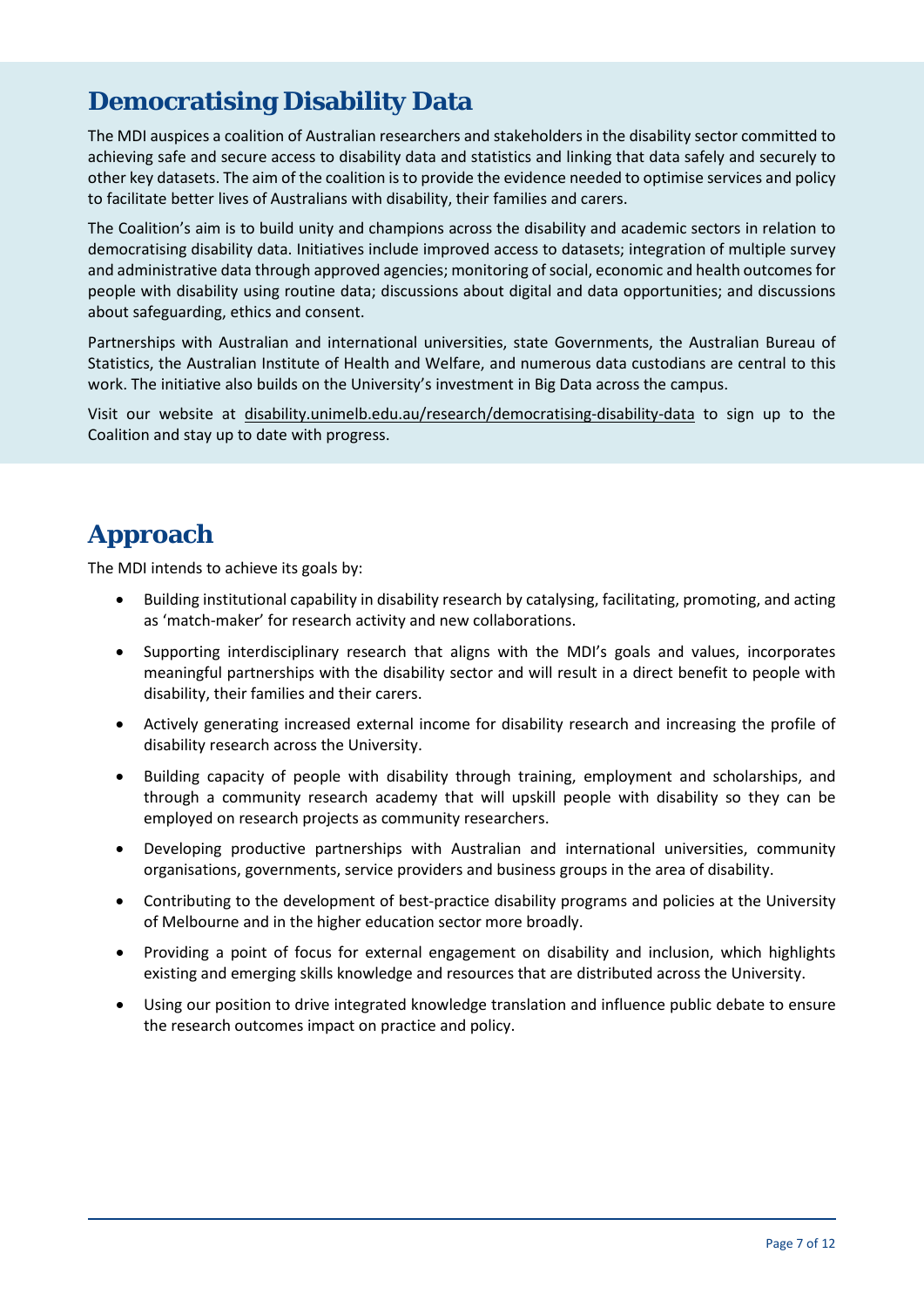### <span id="page-7-0"></span>**Strategy 2019-2021**

### **Facilitating Disability Research**

The MDI is committed to facilitating disability research that is interdisciplinary and can demonstrate significant impact on the wellbeing of people with disability, their families and carers. We welcome approaches from University of Melbourne researchers, and from the disability sector including advocacy groups, government and service providers to partner with us and collaborate on projects of mutual interest.

Research funding will be allocated through four streams:

#### **1. MDI Flagship Projects**

Collaborative Flagship Projects are designed in response to issues raised by the disability sector to address challenges facing people with disability. Flagship Projects enable the MDI to be responsive to new opportunities in a rapidly changing sector. These projects are usually of a larger scale and involve interdisciplinary research teams.

#### **2. Community Grants**

The Community Grants scheme provides support for projects run by community-based organisations that build social capital. For example, a project may utilise evidence to improve services or a practice that can be replicated and shared, or to evaluate a program that improves lives of people with disability, their families or carers.

#### **3. Seed funding**

Seed funding is intended to support pilot or discovery research that falls within the five strategic research themes. Funding will support innovate, interdisciplinary research that is likely to improve the lives of people with disability, their families and carers, and shows significant potential for impact or further funding.

#### **4. Research translation funding**

The MDI recognises that project funding often doesn't support active translation of research findings beyond publication. To address this, academics can apply for funding to augment an existing project that would benefit from additional time or resources to enable the effective translation of findings into policy or practice.

The MDI team aims to provide flexible and responsive support to suit projects, which may involve shaping research ideas, increasing a project's impact, building internal and external partnerships, providing resources, seeking sustainable funding sources and providing project management or knowledge translation support.

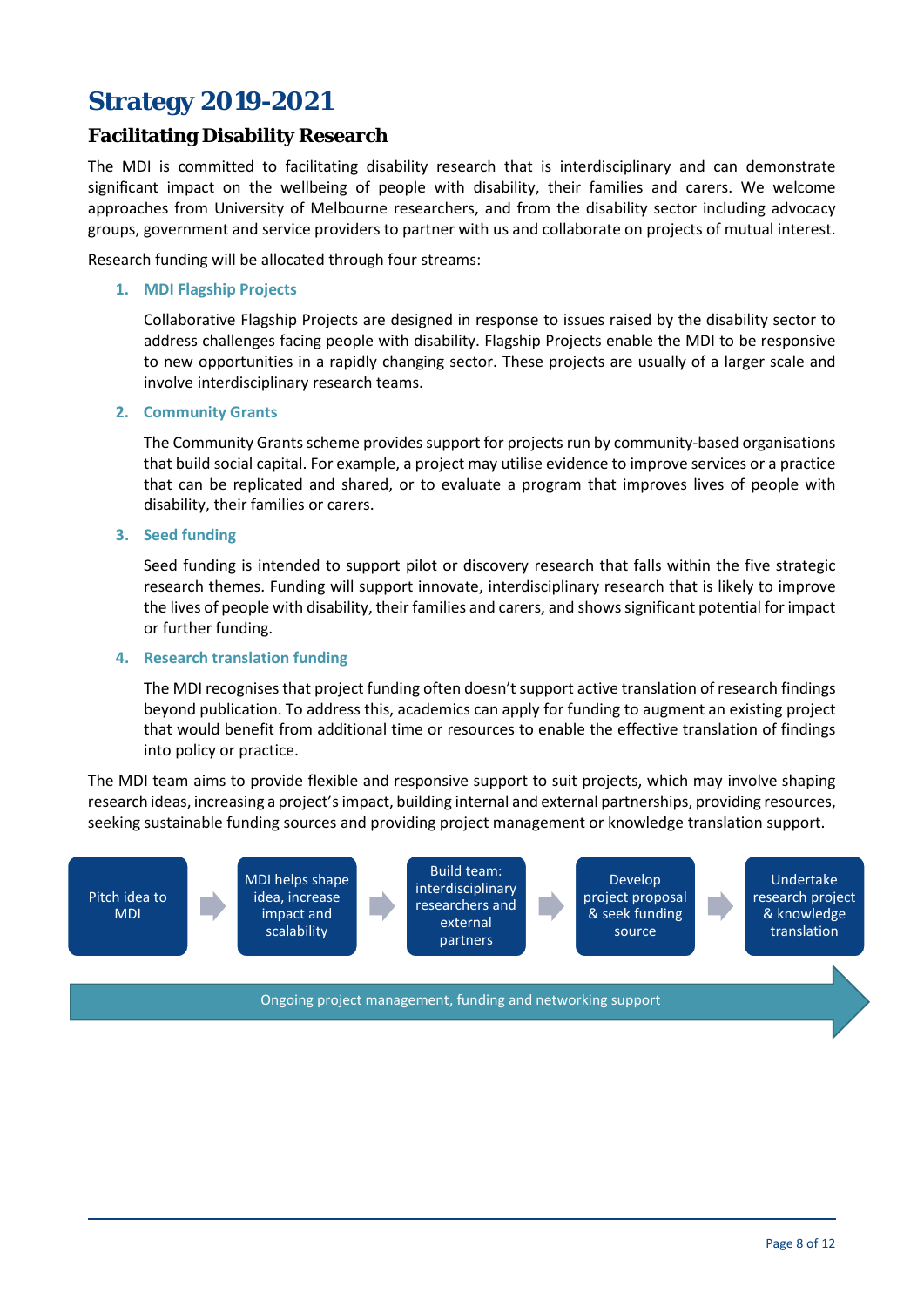### **Capacity Building**

The MDI will build capacity for disability research through training programs, networks and mentoring. By providing the data to address complex issues we hope to attract and develop some of the brightest minds. The MDI is committed to building capacity of academics, the disability community, policy makers and service providers.

We will also share our deep practical and conceptual understanding of disability and public policy, so that the expertise provided from those outside of the disability field working in partnership with us will have maximum impact on the lives of people with disability, their families and carers.

### **1. Doctoral students**

The MDI will support doctoral students with a disability or with a research interest in disability through scholarships, top-up scholarships and an annual capacity building program. Doctoral students will benefit from peer learning, mentoring and will build connections to the disability sector. The program will help position students' work within the broader landscape of disability, encourage students to think in an interdisciplinary manner, and upskill them in communicating their research effectively.

### **2. Community researchers**

The MDI is committed to meaningful experience-based co-production which includes those with lived experience of disability in all aspects of the research program. A Community Research Academy will be designed for people with disability to learn the knowledge and skills required for effective peer research and provide opportunities for paid positions on project teams. All research auspiced by the MDI will involve people with disability as experts.

#### **3. Early and mid-career researchers**

A community of practice will be established to provide informal and responsive support to early and midcareer researchers working in the field of disability. The community of practice will facilitate opportunities for networking, professional development, and access to relevant knowledge users including policy makers and service providers. A local exchange program will be designed to develop relationships between researchers and policy makers or people with disability, aiming to increase the relevance and uptake of research.

#### **4. Program evaluation**

Service providers and other program planners in the disability sector are often faced with the task of having to evaluate a program to establish its effectiveness, improve its outcomes and seek ways of ensuring success and sustainability. Program or service evaluation is particularly relevant with the introduction of the NDIS and identifying best practice service provision is critical to success. The MDI will facilitate a training program to build capacity for evaluation within the disability sector.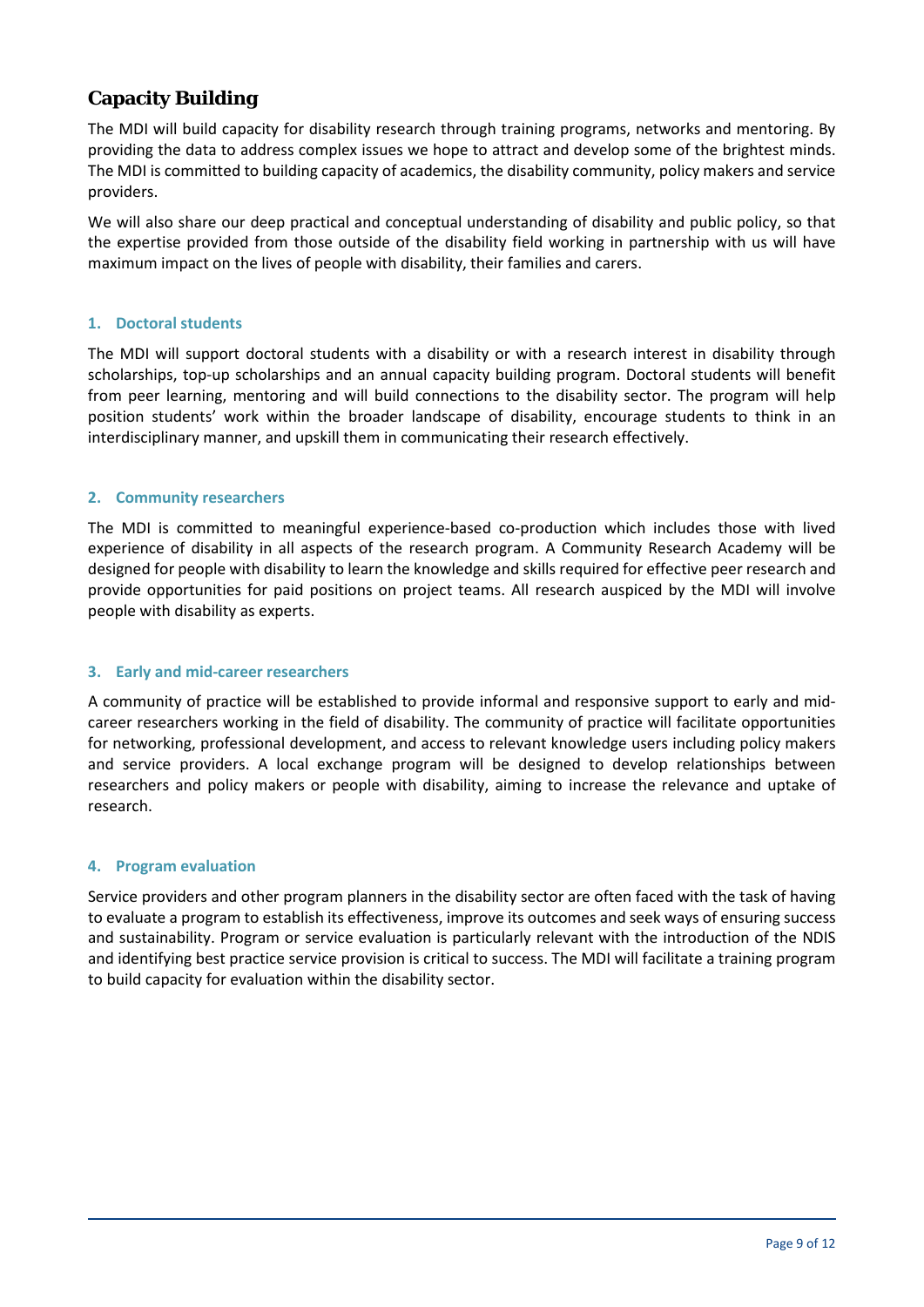### **Linkage and Partnerships**

The MDI could not achieve its goals without strong partnerships with academics, the disability sector, governments, business and philanthropy. Some of the partnerships and key relationships that underpin the MDI program of work include:

- Peak bodies such as Australian Federation of Disability Organisations (AFDO), People with Disability Australia (PWDA), Carers Australia, National Disability Services (NDS), Alliance20 and Mental Health Australia;
- Disability People Organisations, Disability Advocacy Organisations, and family advocacy and support groups such as Victorian Advocacy League for Individuals with Disability (VALID) and Disability Advocacy Network Australia (DANA);
- Disability service providers and not-for-profits such as Scope Australia, the Brotherhood of St Laurence, Yooralla, Summer Foundation and Autism CRC;
- Local, state and federal governments; and
- Other universities and research institutes in Australia and internationally.

### <span id="page-9-0"></span>**An inclusive University**

The University of Melbourne is committed to access and inclusion and already has many projects underway to make the University campus more inclusive. The MDI will work closely with Chancellery and other groups across the University to progress a strategic framework aimed at improving access and inclusion. This will include contributing to the accessibility of new buildings, improving access to existing buildings, implementing better wayfinding, designing inclusive communication, providing information on hosting accessible events and ensuring centralised support for staff as well as students.

Education and disability awareness at the University of Melbourne will be enhanced through disability breadth subjects and by auditing courses with the aim of ensuring every student graduates with an understanding of disability.

### <span id="page-9-1"></span>**Governance and Management**

The MDI is one of six Melbourne Interdisciplinary Research Institutes (MIRIs) at the University of Melbourne. The MDI is supported through strategic investment by the Deputy Vice-Chancellor (Research) and reports to the Pro Vice-Chancellor (Research Collaboration). The MDI is housed within the Melbourne Graduate School of Education.



**Professor Bruce Bonyhady AM** Executive Chair and Director Bruce was the inaugural Chair of the NDIA and one of the key architects of the NDIS.



**Professor Anne Kavanagh** Academic Director Anne is an epidemiologist who has recently also been appointed to a new Chair in Disability and Health.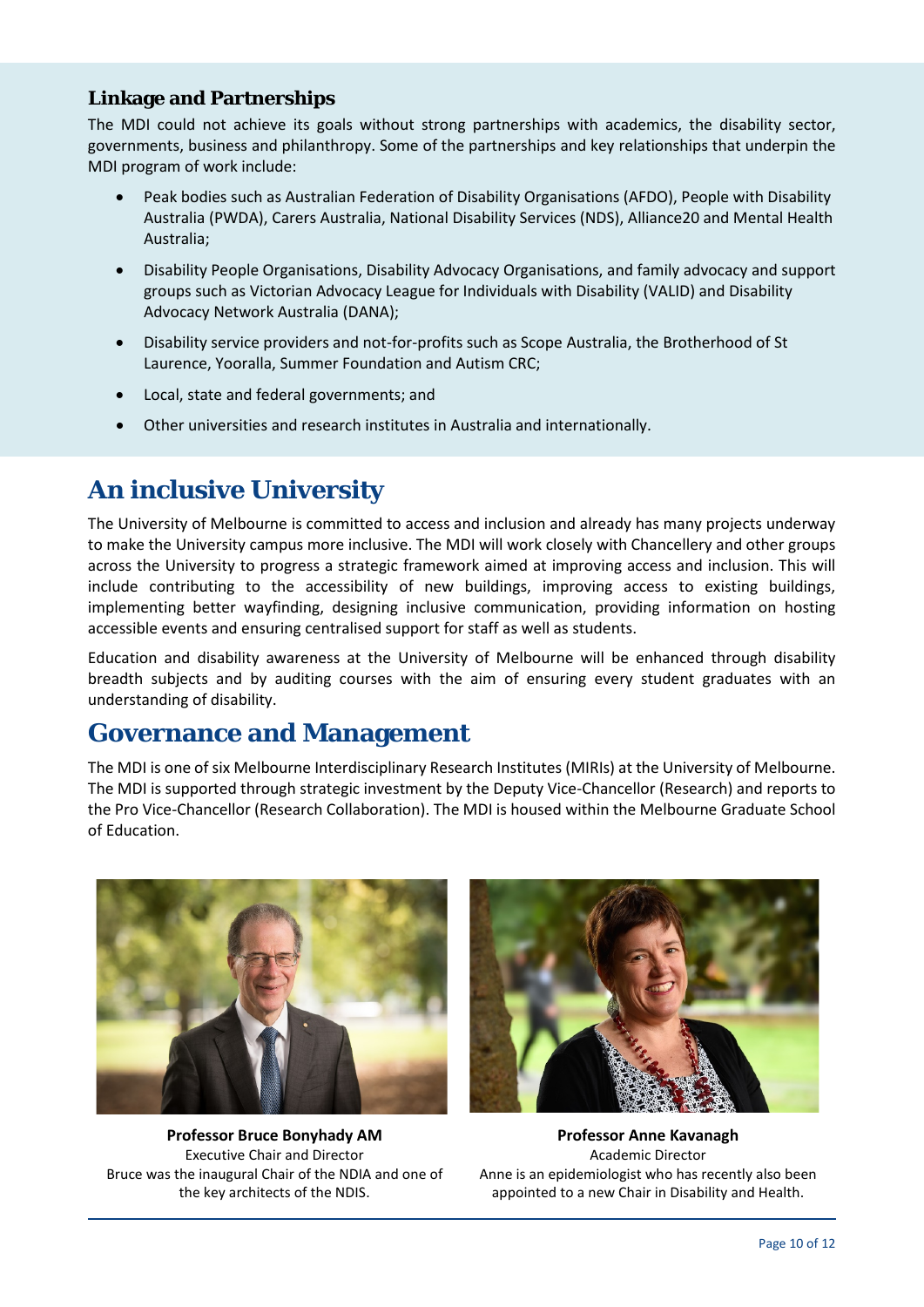### **Establishment Committee**

The Establishment Committee is the initial governing body for the MDI, advising on strategic direction and priorities from January to December 2018. The Establishment Committee consists of academics from law, public health, education and arts.

### **Executive Committee and Advisory Board**

From 2019, an Executive Committee will be established to manage the ongoing direction of the MDI and advise on operational activities, engagement, research priorities and MDI-driven Flagship projects.

An Advisory Board will be established to ensure that research and other activities supported by the MDI is highly relevant and aligned with important, contemporary social issues and will provide leadership in the MDI securing additional funding. Members of the Advisory Board will have a diverse range of strong credentials in the public, private, philanthropic and disability sectors.

### <span id="page-10-0"></span>**Contact**

Melbourne Disability Institute The University of Melbourne Victoria 3010 Australia

Tel: +61 3 8344 2813 Email: md-i@unimelb.edu.au Website: disability.unimelb.edu.au